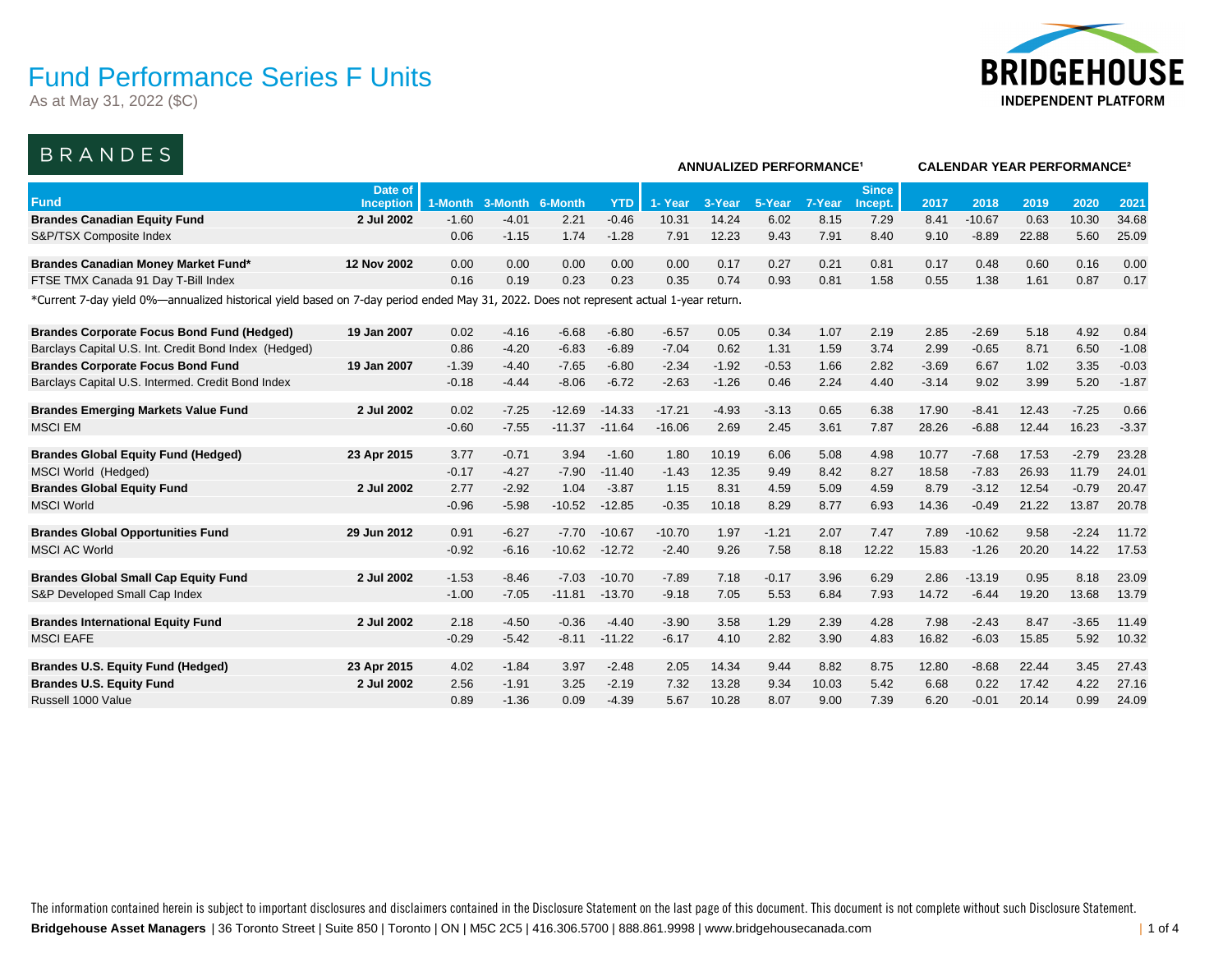As at May 31, 2022 (\$C)





| <b>INDEPENDENT PLATFORM</b>           |                                                                                                    |         |         |         |          |         |         | <b>ANNUALIZED PERFORMANCE<sup>1</sup></b> |      |       |      |      | <b>CALENDAR YEAR PERFORMANCE<sup>2</sup></b> |      |         |
|---------------------------------------|----------------------------------------------------------------------------------------------------|---------|---------|---------|----------|---------|---------|-------------------------------------------|------|-------|------|------|----------------------------------------------|------|---------|
|                                       | Date of I                                                                                          |         |         |         |          |         |         |                                           |      | Since |      |      |                                              |      |         |
| <b>Fund</b>                           | Inception 1-Month 3-Month 6-Month YTD 1-Year 3-Year 5-Year 7-Year Incept. 2017 2018 2019 2020 2021 |         |         |         |          |         |         |                                           |      |       |      |      |                                              |      |         |
| <b>Bridgehouse Canadian Bond Fund</b> | 4 Nov 2014                                                                                         | $-0.22$ | $-6.50$ | $-9.03$ | $-10.43$ | $-8.86$ | $-1.08$ | 0.35                                      | 0.85 | 1.29  | 1.98 | 0.82 | 6.52                                         | 9.10 | $-2.09$ |
| FTSE TMX Canada Universe Bond Index   |                                                                                                    | $-0.07$ | $-6.44$ | -8.78   | $-10.28$ | -8.55   | $-1.28$ | 0.39                                      | 1.10 | l.67  | 2.52 | 1.41 | 6.87                                         | 8.68 | $-2.54$ |



| <b>PARTNERS</b>                                |                                                |         | <b>ANNUALIZED PERFORMANCE<sup>1</sup></b> |          |          | <b>CALENDAR YEAR PERFORMANCE<sup>2</sup></b> |                          |        |     |              |                          |                          |      |         |       |
|------------------------------------------------|------------------------------------------------|---------|-------------------------------------------|----------|----------|----------------------------------------------|--------------------------|--------|-----|--------------|--------------------------|--------------------------|------|---------|-------|
| <b>Fund</b>                                    | Date of I<br>Inception 1-Month 3-Month 6-Month |         |                                           |          |          | YTD 1- Year 3-Year 5-Year 7-Year Incept.     |                          |        |     | <b>Since</b> | 2017                     | 2018                     | 2019 | 2020    | 2021  |
| <b>GQG Partners Global Quality Equity Fund</b> | 30 Sep 2020                                    | 1.87    | 4.16                                      | 5.36     | 4.04     | 15.50                                        | $\overline{\phantom{0}}$ | $\sim$ |     | 8.20         |                          | $\overline{\phantom{a}}$ |      | $-4.97$ | 15.35 |
| <b>MSCI AC World</b>                           |                                                | $-0.92$ | $-6.16$                                   | $-10.62$ | $-12.72$ | $-2.40$                                      | $\overline{\phantom{0}}$ | $\sim$ |     | 7.19         |                          | $\overline{\phantom{a}}$ |      | 9.45    | 17.53 |
| GQG Partners International Quality Equity Fund | 30 Sep 2020                                    | 2.60    | 1.53                                      | 1.57     | $-2.51$  | 3.20                                         | $\overline{a}$           | $\sim$ | $-$ | 5.34         |                          | $\sim$                   |      | 0.15    | 11.71 |
| MSCI AC World ex US                            |                                                | $-0.32$ | $-5.72$                                   | $-8.35$  | $-10.62$ | $-8.29$                                      | $\overline{a}$           | $\sim$ |     | 3.64         | $\overline{\phantom{a}}$ | $\sim$                   |      | 11.09   | 6.91  |



| -------<br>MANAGEMENT<br>ASSET                                      |                      |                    |                    |                     |                      |                     |                                                      | <b>ANNUALIZED PERFORMANCE<sup>1</sup></b> |                                                      | <b>CALENDAR YEAR PERFORMANCE?</b> |                                                      |                                                      |                  |                |              |
|---------------------------------------------------------------------|----------------------|--------------------|--------------------|---------------------|----------------------|---------------------|------------------------------------------------------|-------------------------------------------|------------------------------------------------------|-----------------------------------|------------------------------------------------------|------------------------------------------------------|------------------|----------------|--------------|
| <b>Fund</b>                                                         | Date of<br>Inception | 1-Month            | 3-Month            | 6-Month             | YTD                  | 1- Year             | 3-Year                                               | 5-Year                                    | 7-Year                                               | <b>Since</b><br>Incept.           | 2017                                                 | 2018                                                 | 2019             | 2020           | 2021         |
| Lazard Global Compounders Fund (Hedged)                             | 9 May 2016           | $-1.55$            | $-6.04$            | $-15.24$            | $-17.47$             | $-5.10$             | 11.96                                                | 10.66                                     | $\overline{\phantom{a}}$                             | 11.57                             | 21.98                                                | $-9.30$                                              | 32.48            | 19.03          | 25.27        |
| <b>Lazard Global Compounders Fund</b>                               | 9 May 2016           | $-2.46$            | $-7.28$            | $-17.21$            | $-18.63$             | $-4.24$             | 9.85                                                 | 9.10                                      | $\overline{\phantom{a}}$                             | 11.10                             | 17.04                                                | $-2.17$                                              | 26.34            | 20.84          | 22.22        |
| MSCI AC World                                                       |                      | $-0.92$            | $-6.16$            | $-10.62$            | $-12.72$             | $-2.40$             | 9.26                                                 | 7.58                                      |                                                      | 10.23                             | 15.83                                                | $-1.26$                                              | 20.20            | 14.22          | 17.53        |
| <b>Lazard International Compounders Fund</b><br>MSCI AC World ex US | 2 Jul 2020           | $-1.57$<br>$-0.32$ | $-6.88$<br>$-5.72$ | $-14.25$<br>$-8.35$ | $-15.94$<br>$-10.62$ | $-11.81$<br>$-8.29$ | $\overline{\phantom{a}}$<br>$\overline{\phantom{a}}$ | $\overline{\phantom{a}}$                  | $\overline{\phantom{0}}$<br>$\overline{\phantom{a}}$ | 3.83<br>5.71                      | $\overline{\phantom{0}}$<br>$\overline{\phantom{a}}$ | $\overline{\phantom{0}}$<br>$\overline{\phantom{a}}$ | $\sim$<br>$\sim$ | 16.35<br>16.40 | 9.88<br>6.91 |
|                                                                     |                      |                    |                    |                     |                      |                     |                                                      |                                           |                                                      |                                   |                                                      |                                                      |                  |                |              |
| <b>Lazard Global Balanced Income Fund</b>                           | 4 Nov 2014           | $-0.74$            | $-6.00$            | $-8.34$             | $-10.29$             | $-2.42$             | 2.11                                                 | 2.80                                      | 3.41                                                 | 4.10                              | 10.95                                                | $-0.09$                                              | 11.23            | 3.03           | 9.19         |
| Lazard Global Balanced Income Benchmark <sup>3</sup>                |                      | $-0.50$            | $-5.97$            | $-9.74$             | $-10.62$             | $-5.42$             | 4.34                                                 | 4.27                                      | 5.24                                                 | 6.36                              | 9.37                                                 | $-0.07$                                              | 13.55            | 10.53          | 7.37         |
| Lazard Defensive Global Dividend Fund (Hedged)                      | 22 May 2020          | $-0.22$            | 1.73               | 3.97                | $-2.53$              | 7.43                | $\overline{\phantom{a}}$                             | $\overline{\phantom{a}}$                  |                                                      | 12.37                             | $\overline{\phantom{a}}$                             | $\overline{\phantom{0}}$                             |                  | 7.18           | 21.26        |
| MSCI World (Hedged)                                                 |                      | $-0.17$            | $-4.27$            | $-7.90$             | -11.40               | $-1.43$             | $\overline{\phantom{a}}$                             |                                           | $\overline{\phantom{a}}$                             | 17.43                             | $\overline{\phantom{0}}$                             | $\overline{\phantom{0}}$                             | $\sim$           | 26.07          | 24.01        |
| Lazard Defensive Global Dividend Fund                               | 22 May 2020          | $-1.34$            | $-0.67$            | 0.73                | $-4.68$              | 7.65                | $\overline{\phantom{a}}$                             | $\overline{\phantom{a}}$                  | $\overline{\phantom{a}}$                             | 6.49                              | $\overline{\phantom{a}}$                             | $\overline{\phantom{0}}$                             |                  | 1.51           | 17.40        |
| <b>MSCI World</b>                                                   |                      | $-0.96$            | $-5.98$            | $-10.52$            | $-12.85$             | $-0.35$             | $\overline{\phantom{a}}$                             |                                           |                                                      | 12.46                             |                                                      |                                                      |                  | 20.54          | 20.78        |

**Bridgehouse Asset Managers** | 36 Toronto Street | Suite 850 | Toronto | ON | M5C 2C5 | 416.306.5700 | 888.861.9998 | www.bridgehousecanada.com | 2 of 4 The information contained herein is subject to important disclosures and disclaimers contained in the Disclosure Statement on the last page of this document. This document is not complete without such Disclosure Statement.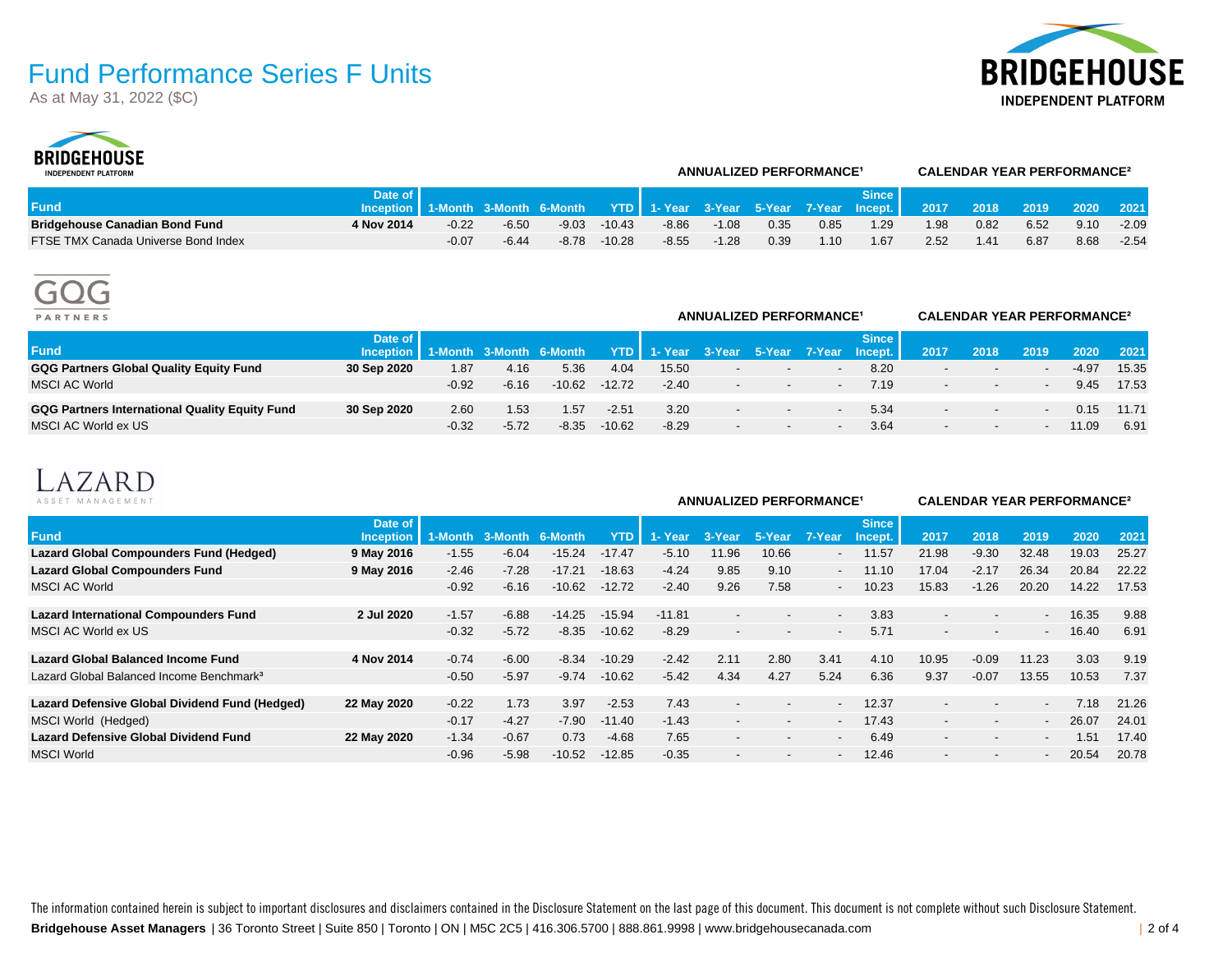As at May 31, 2022 (\$C)



# **MORNINGSTAR**

| ZIUVINUUIAIL<br>IVIN                              |                             |         |         |         |            |         | <b>ANNUALIZED PERFORMANCE<sup>1</sup></b> |            |                          | <b>CALENDAR YEAR PERFORMANCE<sup>2</sup></b> |       |          |       |       |       |
|---------------------------------------------------|-----------------------------|---------|---------|---------|------------|---------|-------------------------------------------|------------|--------------------------|----------------------------------------------|-------|----------|-------|-------|-------|
| <b>Fund</b>                                       | Date of<br><b>Inception</b> | 1-Month | 3-Month | 6-Month | <b>YTD</b> | 1-Year  | 3-Year                                    | ' 5-Year . | 7-Year                   | <b>Since</b><br>Incept.                      | 2017  | 2018     | 2019  | 2020  | 2021  |
| <b>Morningstar Strategic Canadian Equity Fund</b> | 16 Sep 2016                 | 0.71    | $-1.81$ | 1.87    | $-2.10$    | 5.81    | 9.87                                      | 7.65       | $\overline{\phantom{a}}$ | 8.62                                         | 14.67 | $-10.92$ | 19.70 | 4.56  | 21.79 |
| S&P/TSX Composite Index                           |                             | 0.06    | $-1.15$ | 1.74    | $-1.28$    | 7.91    | 12.23                                     | 9.43       | $\sim$                   | 9.67                                         | 9.10  | $-8.89$  | 22.88 | 5.60  | 25.09 |
| <b>Morningstar Growth Portfolio</b>               | 17 May 2017                 | $-0.27$ | $-4.29$ | $-5.71$ | $-7.90$    | $-3.53$ | 5.96                                      | 4.68       | $\sim$                   | 4.64                                         | 4.18  | $-5.62$  | 15.96 | 7.65  | 11.19 |
| Morningstar Growth Benchmark <sup>3</sup>         |                             | $-0.58$ | $-5.09$ | $-7.60$ | $-9.60$    | $-1.29$ | 7.85                                      | 6.63       | $\overline{\phantom{a}}$ | 6.68                                         | 4.26  | $-2.09$  | 17.78 | 11.42 | 14.75 |
| <b>Morningstar Balanced Portfolio</b>             | 17 May 2017                 | $-0.06$ | $-4.34$ | $-5.66$ | $-7.69$    | $-3.76$ | 4.51                                      | 3.87       | $\overline{\phantom{a}}$ | 3.83                                         | 2.73  | $-3.16$  | 12.80 | 8.19  | 7.82  |
| Morningstar Balanced Benchmark <sup>3</sup>       |                             | $-0.50$ | $-5.53$ | $-8.09$ | $-9.79$    | $-3.19$ | 5.44                                      | 5.02       | $\overline{\phantom{a}}$ | 5.07                                         | 2.80  | $-0.84$  | 14.66 | 10.91 | 9.94  |
| <b>Morningstar Moderate Portfolio</b>             | 17 May 2017                 | $-0.06$ | $-4.51$ | $-6.16$ | $-7.89$    | $-5.07$ | 2.61                                      | 2.52       | $\sim$                   | 2.50                                         | 1.38  | $-2.15$  | 10.08 | 7.89  | 4.33  |
| Morningstar Moderate Benchmark <sup>3</sup>       |                             | $-0.42$ | $-5.78$ | $-8.32$ | $-9.68$    | $-4.81$ | 3.08                                      | 3.39       | $\sim$                   | 3.44                                         | 1.39  | 0.38     | 11.41 | 10.02 | 5.38  |
| <b>Morningstar Conservative Portfolio</b>         | 17 May 2017                 | $-0.20$ | $-4.80$ | $-6.65$ | $-8.10$    | $-6.42$ | 0.65                                      | 1.16       | $\overline{\phantom{a}}$ | 1.19                                         | 0.10  | $-0.59$  | 6.89  | 7.83  | 0.68  |
| Morningstar Conservative Benchmark <sup>3</sup>   |                             | $-0.33$ | $-5.92$ | $-8.40$ | $-9.37$    | $-6.26$ | 0.74                                      | 1.74       | $\overline{\phantom{a}}$ | 1.78                                         | 0.01  | 1.58     | 8.09  | 8.82  | 1.03  |

## Sionna~

| Investment Managers <sup>®</sup>               |                        |         |                         |         |         |         |        | <b>ANNUALIZED PERFORMANCE<sup>1</sup></b> | <b>CALENDAR YEAR PERFORMANCE<sup>2</sup></b> |                         |       |                          |       |         |       |
|------------------------------------------------|------------------------|---------|-------------------------|---------|---------|---------|--------|-------------------------------------------|----------------------------------------------|-------------------------|-------|--------------------------|-------|---------|-------|
| <b>Fund</b>                                    | Date of<br>Inception I |         | 1-Month 3-Month 6-Month |         | YTD     | 1- Year | 3-Year | 5-Year                                    | 7-Year                                       | <b>Since</b><br>Incept. | 2017  | 2018                     | 2019  | 2020    | 2021  |
| Sionna Strategic Income Fund                   | 3 May 2019             | 0.71    | $-2.03$                 | 2.72    | $-0.57$ | 4.45    | 6.27   |                                           |                                              | 5.72                    |       | $\,$                     | 5.13  | 0.79    | 12.65 |
| Sionna Strategic Income Benchmark <sup>3</sup> |                        | $-0.14$ | $-3.70$                 | $-4.37$ | $-6.60$ | 0.97    | 7.97   |                                           |                                              | 7.27                    |       | $\overline{\phantom{a}}$ | 5.81  | 8.84    | 15.40 |
| Sionna Canadian Equity Fund                    | 29 Dec 2006            | 1.31    | 3.20                    | 14.92   | 9.13    | 19.13   | 11.09  | 8.26                                      | 7.29                                         | 5.61                    | 9.24  | $-10.23$                 | 17.48 | $-3.43$ | 23.48 |
| S&P/TSX Composite Index                        |                        | 0.06    | $-1.15$                 | 1.74    | $-1.28$ | 7.91    | 12.23  | 9.43                                      | 7.91                                         | 6.20                    | 9.10  | $-8.89$                  | 22.88 | 5.60    | 25.09 |
| <b>Sionna Opportunities Fund</b>               | 13 May 2014            | 1.58    | 3.06                    | 10.69   | 4.94    | 14.46   | 11.93  | 10.59                                     | 7.78                                         | 8.88                    | 14.58 | $-2.56$                  | 19.66 | $-1.94$ | 23.82 |

**Bridgehouse Asset Managers** | 36 Toronto Street | Suite 850 | Toronto | ON | M5C 2C5 | 416.306.5700 | 888.861.9998 | www.bridgehousecanada.com | 3 of 4 The information contained herein is subject to important disclosures and disclaimers contained in the Disclosure Statement on the last page of this document. This document is not complete without such Disclosure Statement.